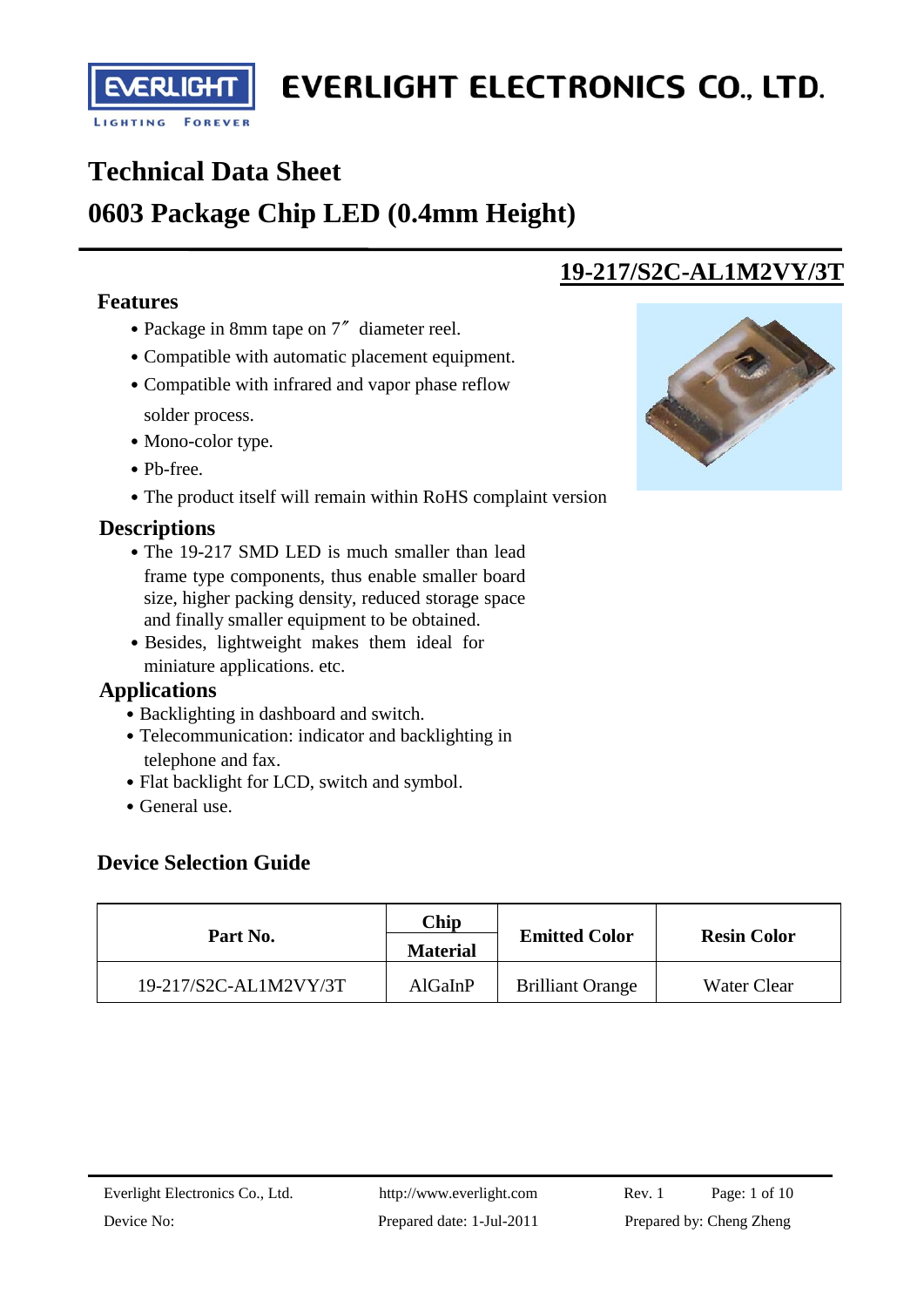

## **19-217/S2C-AL1M2VY/3T**

### **Package Outline Dimensions**



**Note:** The tolerances unless mentioned is  $\pm 0.1$ mm, Unit = mm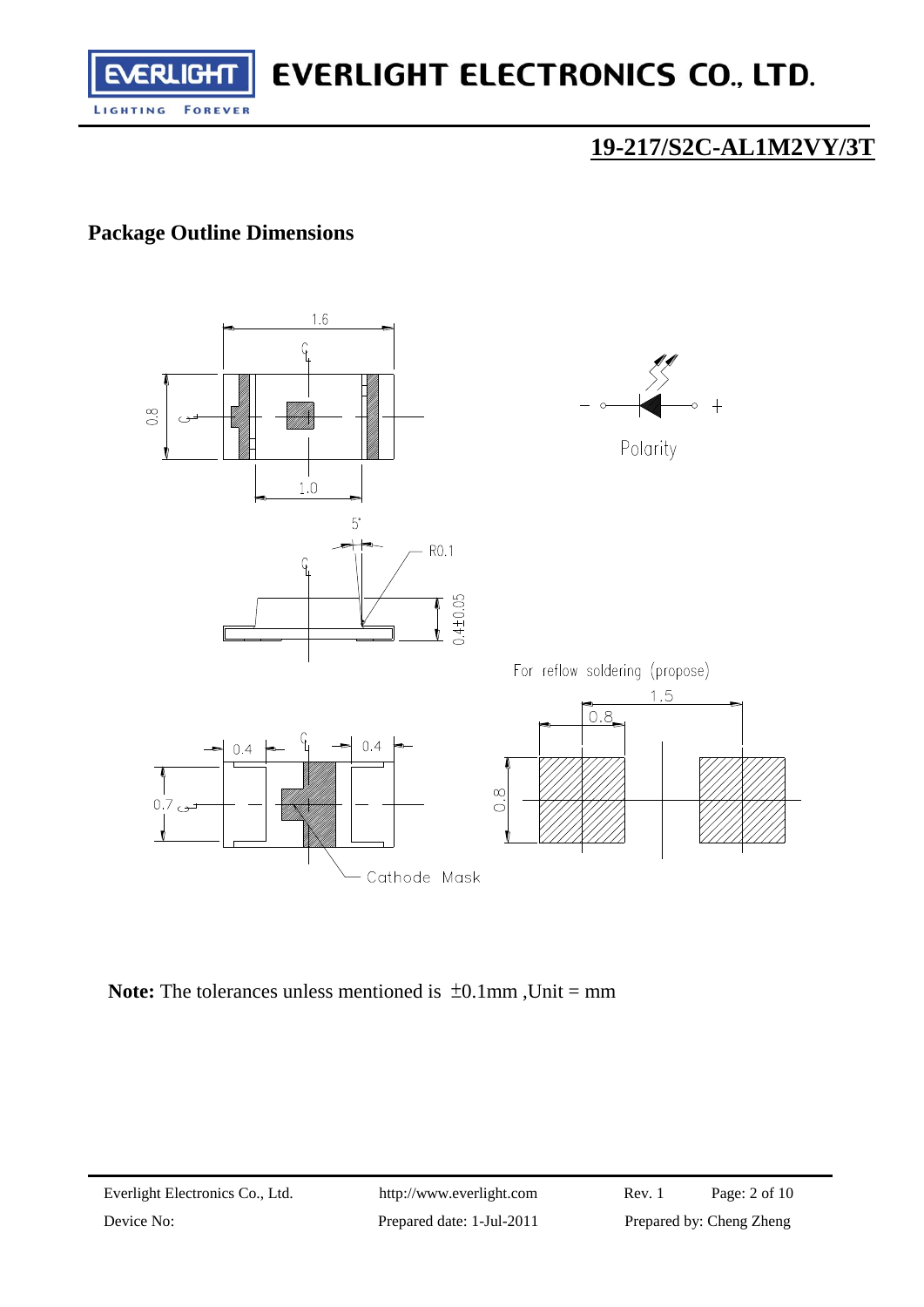**EVERLIGHT** 

ł

## **19-217/S2C-AL1M2VY/3T**

### **Absolute Maximum Ratings (Ta=25**℃**)**

| Parameter                                              | Symbol              | Rating                                                                                        | Unit         |  |  |  |
|--------------------------------------------------------|---------------------|-----------------------------------------------------------------------------------------------|--------------|--|--|--|
| <b>Reverse Voltage</b>                                 | $V_{R}$             | 5                                                                                             | V            |  |  |  |
| <b>Forward Current</b>                                 | ${\rm I}_{{\rm F}}$ | 25                                                                                            | mA           |  |  |  |
| Peak Forward Current<br>(Duty $1/10 \text{ @ } 1KHz$ ) | IFP                 | 60                                                                                            | mA           |  |  |  |
| <b>Power Dissipation</b>                               | Pd                  | 60                                                                                            | mW           |  |  |  |
| Electrostatic Discharge (HBM)                          | <b>ESD</b>          | 2000                                                                                          | V            |  |  |  |
| <b>Operating Temperature</b>                           | Topr                | $-40 \sim +85$                                                                                | $^{\circ}$ C |  |  |  |
| <b>Storage Temperature</b>                             | Tstg                | $-40 \sim +90$                                                                                | °C           |  |  |  |
| <b>Soldering Temperature</b>                           | Tsol                | Reflow Soldering : 260 $\degree$ C for 10 sec.<br>Hand Soldering : 350 $\degree$ C for 3 sec. |              |  |  |  |

### **Electro-Optical Characteristics (Ta=25**℃**)**

| Parameter                              | Symbol           | Min.  | Typ. | Max.  | Unit    | Condition   |  |
|----------------------------------------|------------------|-------|------|-------|---------|-------------|--|
| Luminous Intensity                     | $I_{v}$          | 11.5  |      | 28.5  | mcd     |             |  |
| Viewing Angle                          | $2 \theta$ 1/2   |       | 120  |       | deg     |             |  |
| Peak Wavelength                        | $\lambda$ p      |       | 611  |       | nm      |             |  |
| Dominant Wavelength                    | $\lambda$ d      | 600.5 |      | 612.5 | nm      | $I_F = 5mA$ |  |
| <b>Spectrum Radiation</b><br>Bandwidth | $\wedge \lambda$ |       | 17   |       | nm      |             |  |
| <b>Forward Voltage</b>                 | $\rm V_F$        | 1.70  |      | 2.20  | V       |             |  |
| <b>Reverse Current</b>                 | $I_{R}$          |       |      | 10    | $\mu$ A | $V_R = 5V$  |  |

**Notes:**

 **1.Tolerance of Luminous Intensity** ±**11%**

- **2.Tolerance of Dominant Wavelength** ±**1nm**
- **3.Tolerance of Forward Voltage** ±**0.05V**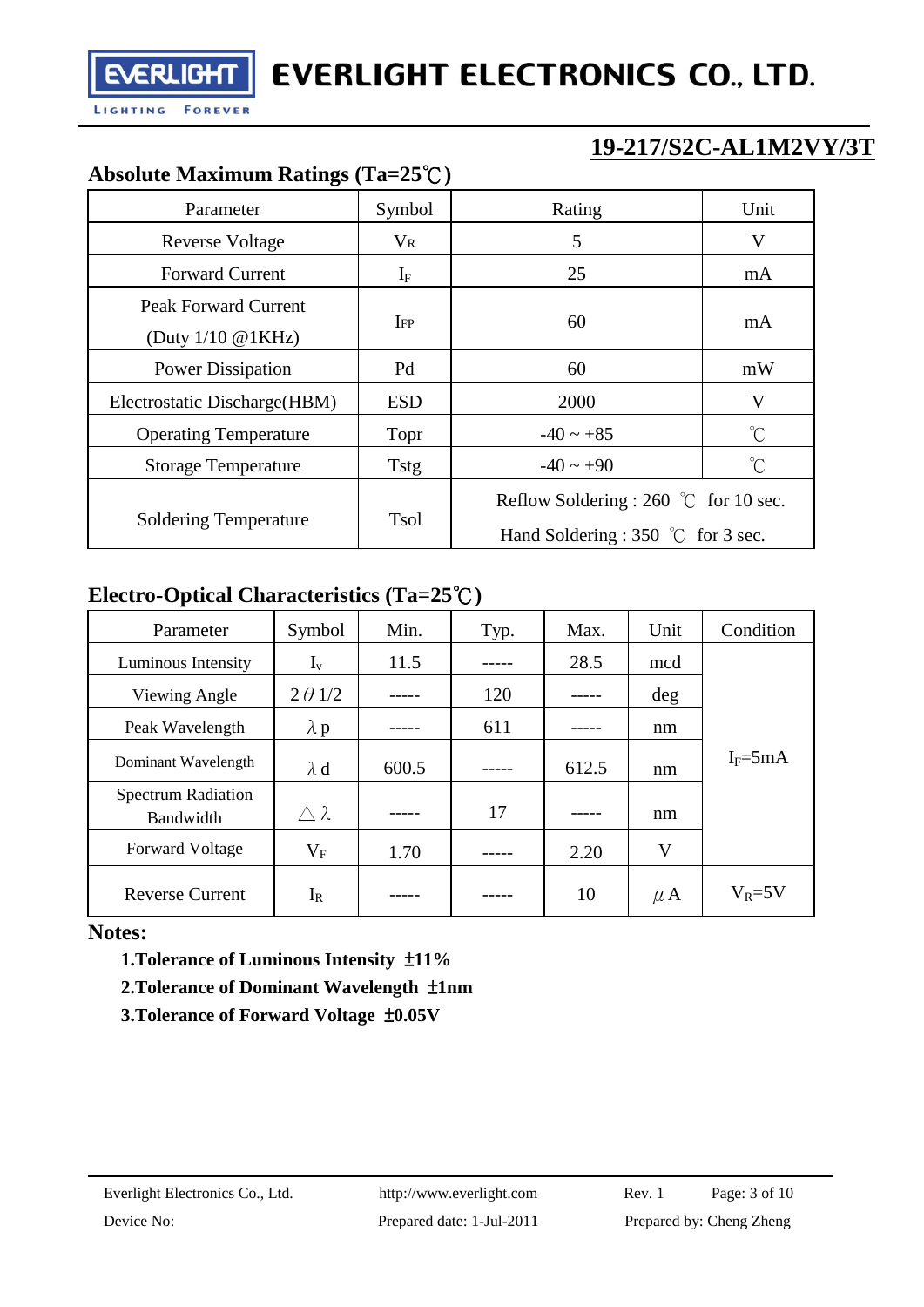**19-217/S2C-AL1M2VY/3T**

### **Bin Range Of Dom. Wavelength**

**FOREVER** 

ł

LIGHTING

**EVERLIGHT** 

| ີ     |                | ັ     |       |      |             |  |
|-------|----------------|-------|-------|------|-------------|--|
| Group | Bin            | Min   | Max   | Unit | Condition   |  |
| A     | D <sub>8</sub> | 600.5 | 603.5 |      |             |  |
|       | D <sub>9</sub> | 603.5 | 606.5 | nm   | $I_F = 5mA$ |  |
|       | D10            | 606.5 | 609.5 |      |             |  |
|       | D11            | 609.5 | 612.5 |      |             |  |

### **Bin Range Of Luminous Intensity**

| <b>Bin</b>     | Min  | Max  | Unit | Condition   |
|----------------|------|------|------|-------------|
| L1             | 11.5 | 14.5 | mcd  | $I_F = 5mA$ |
| L2             | 14.5 | 18.0 |      |             |
| M <sub>1</sub> | 18.0 | 22.5 |      |             |
| M <sub>2</sub> | 22.5 | 28.5 |      |             |

### **Bin Range Of Forward Voltage**

| Group | Bin | Min  | Max  | Unit | Condition   |  |
|-------|-----|------|------|------|-------------|--|
| 17    | 19  | 1.70 | 1.80 |      |             |  |
|       | 20  | 1.80 | 1.90 |      | $I_F = 5mA$ |  |
|       | 21  | 1.90 | 2.00 | V    |             |  |
|       | 22  | 2.00 | 2.10 |      |             |  |
|       | 23  | 2.10 | 2.20 |      |             |  |

### **Notes:**

 **1.Tolerance of Luminous Intensity** ±**11%**

- **2.Tolerance of Dominant Wavelength** ±**1nm**
- **3.Tolerance of Forward Voltage** ±**0.05V**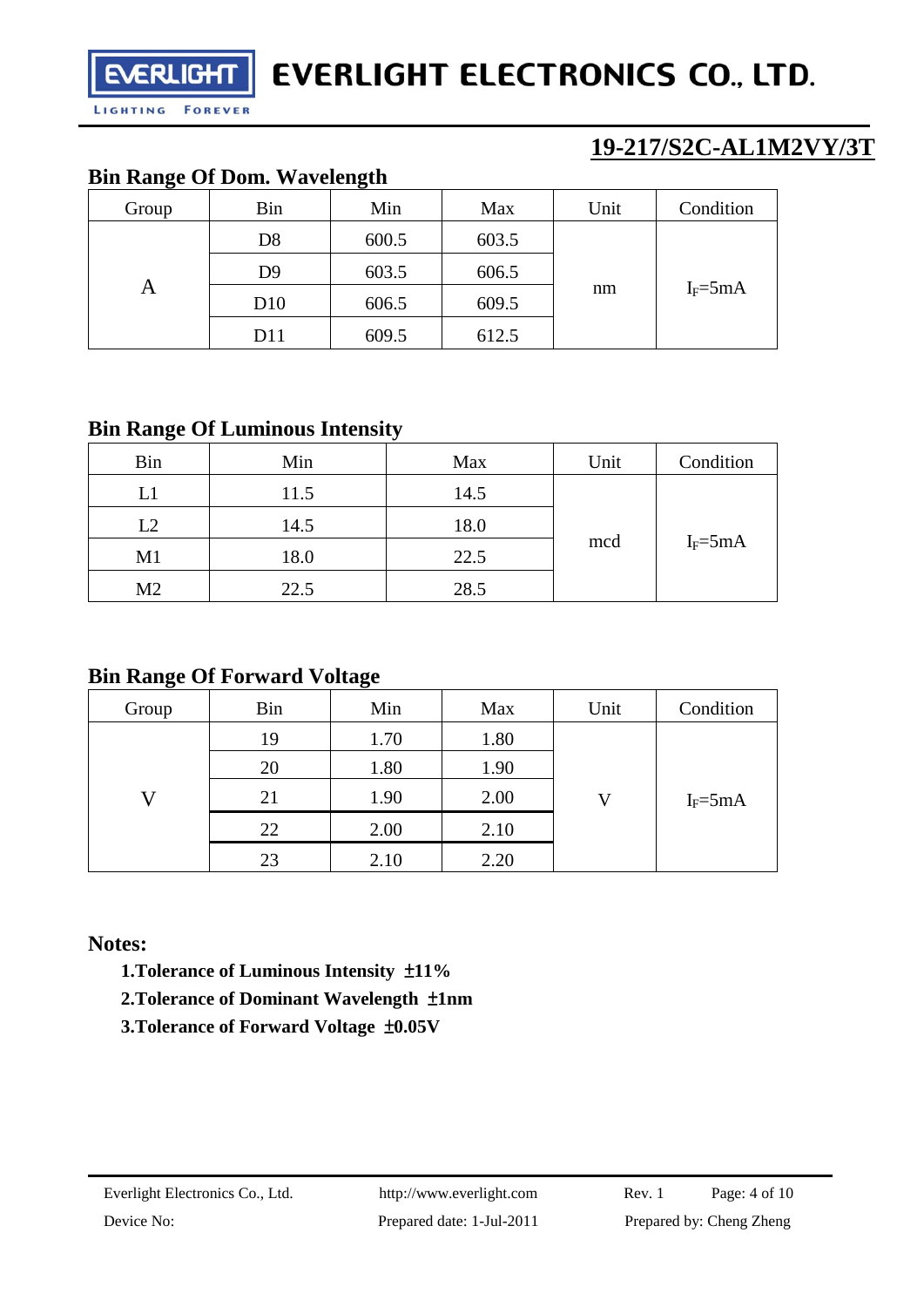## **19-217/S2C-AL1M2VY/3T**

## **Typical Electro-Optical Characteristics Curves**

ł

LIGHTING

**EVERLIGHT** 

**FOREVER** 





0.5 0.3 0.1 0.2 0.4 0.6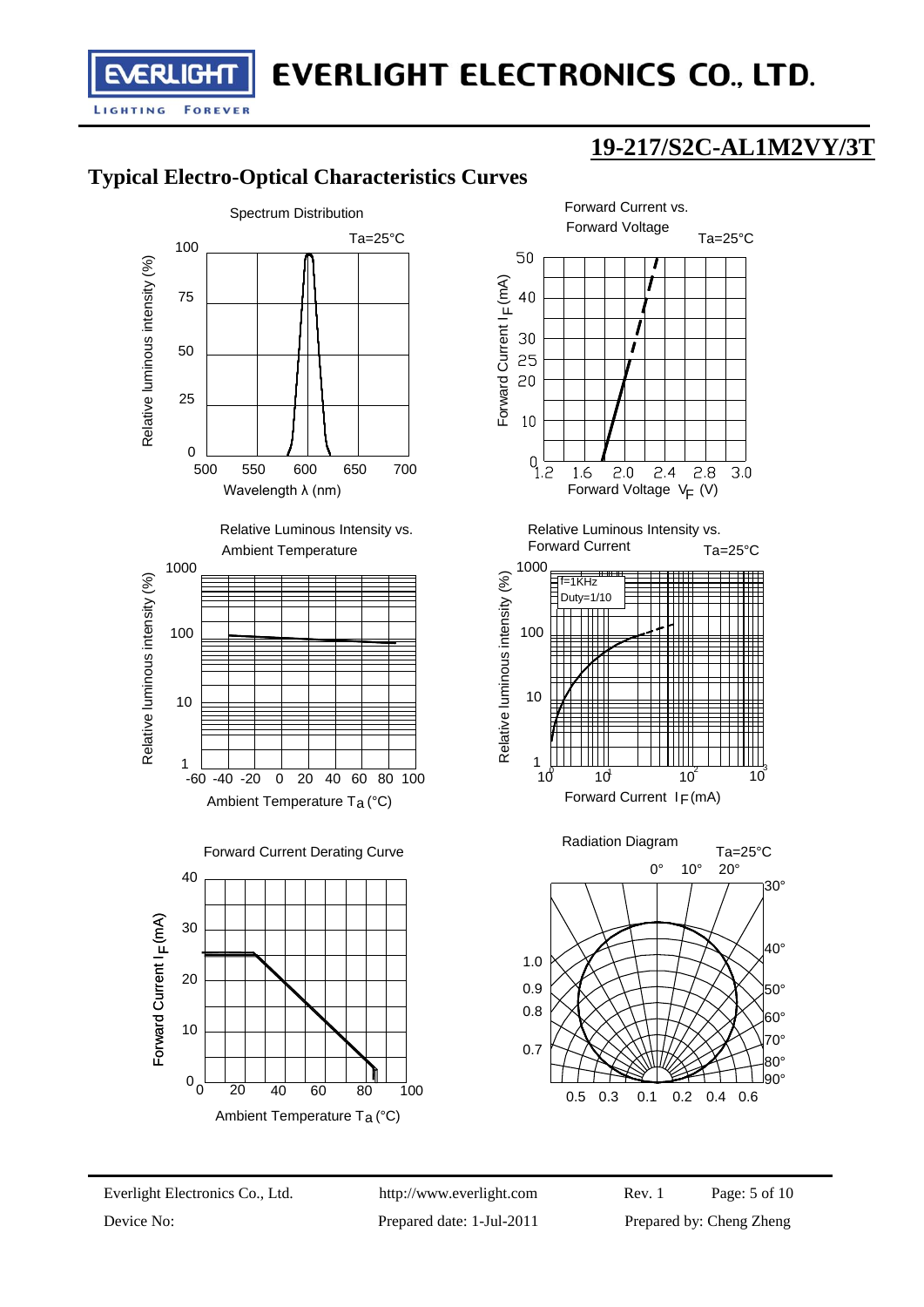LIGHTING **FOREVER** 

**EVERLIGHT** 

ł

## **19-217/S2C-AL1M2VY/3T**

### **Label explanation**

**CAT: Luminous Intensity Rank** 

- **HUE: Dom. Wavelength Rank**
- **REF: Forward Voltage Rank**



### **Reel Dimensions**



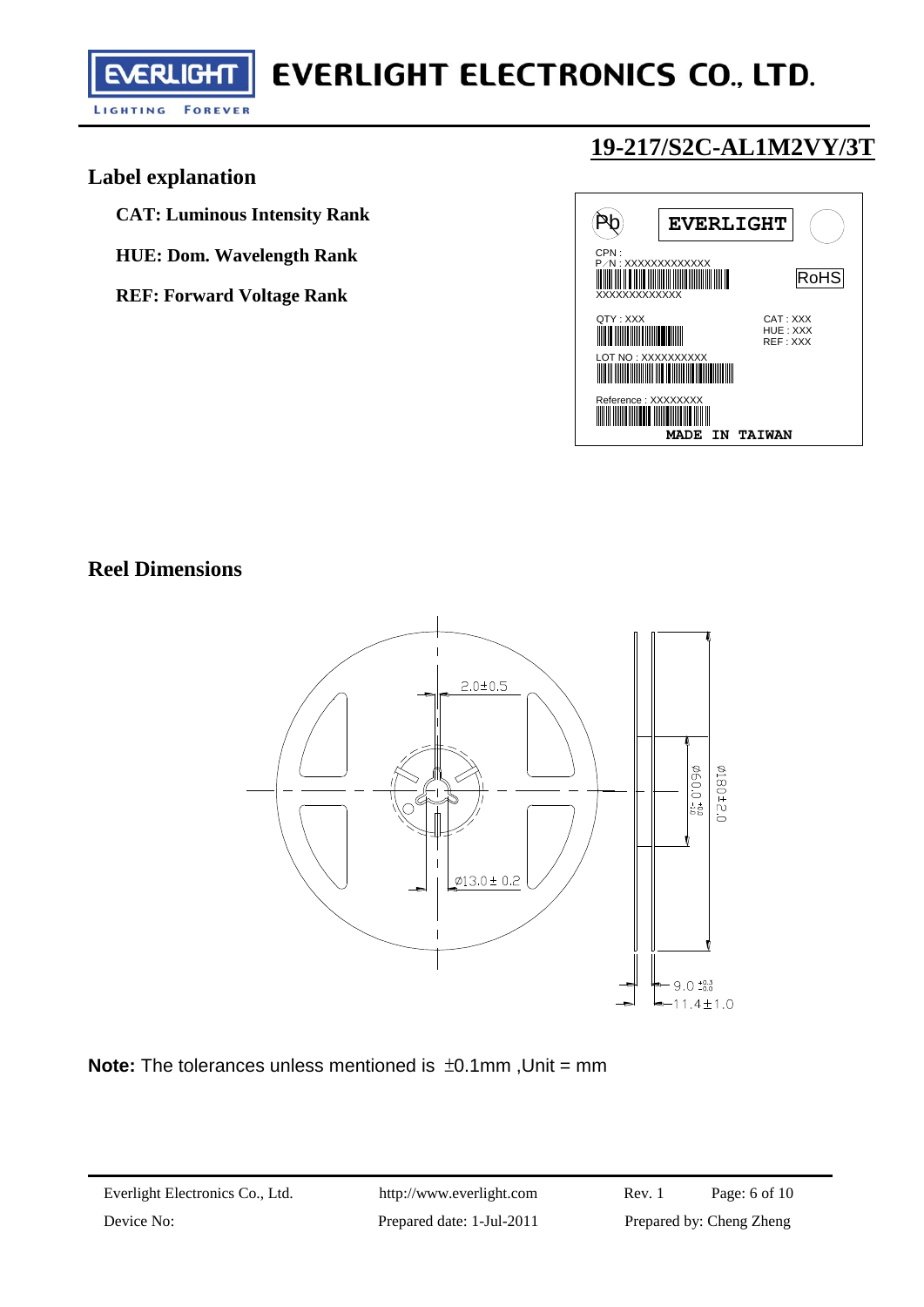### **19-217/S2C-AL1M2VY/3T**

### **Carrier Tape Dimensions: Loaded quantity 3000 PCS per reel**



**Note:** The tolerances unless mentioned is  $\pm 0.1$ mm, Unit = mm

### **Moisture Resistant Packaging**

ł

LIGHTING

**ERLIGHT** 

**FOREVER** 

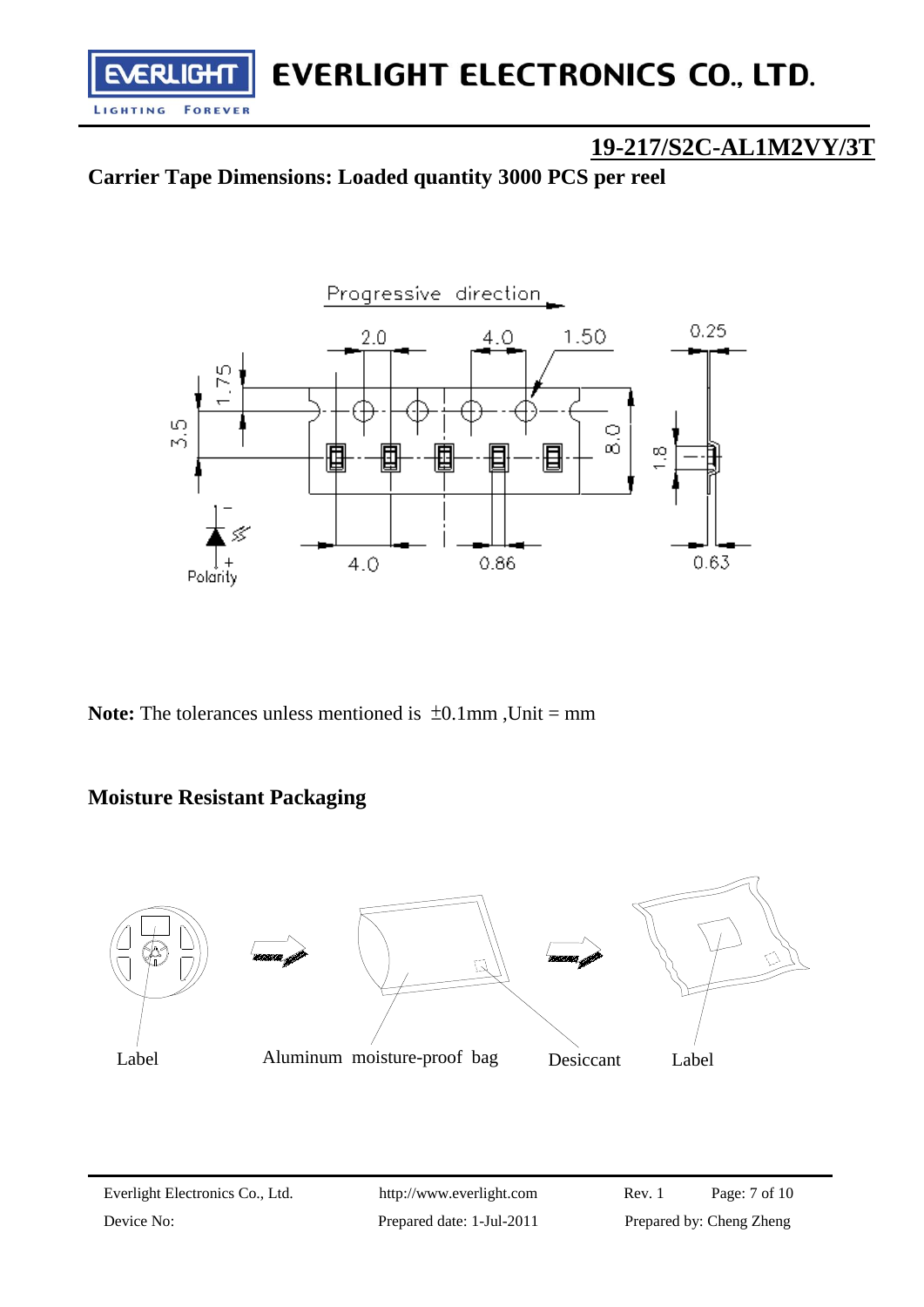**EVERLIGHT** 

## **19-217/S2C-AL1M2VY/3T**

### **Reliability Test Items And Conditions**

The reliability of products shall be satisfied with items listed below.

Confidence level: 90%

LTPD:10%

ł

| No.            | Items                                      | <b>Test Condition</b>                                               | <b>Test</b><br>Hours/Cycles | Sample<br><b>Size</b> | Ac/Re |
|----------------|--------------------------------------------|---------------------------------------------------------------------|-----------------------------|-----------------------|-------|
| $\mathbf{1}$   | <b>Reflow Soldering</b>                    | Temp.: $260^{\circ}$ C $\pm 5^{\circ}$ C<br>Min. 5sec.              | 6 Min.                      | 22 PCS.               | 0/1   |
| 2              | <b>Temperature Cycle</b>                   | $H: +100^{\circ}C$ 15min<br>$\int$ 5 min<br>$L: -40^{\circ}C$ 15min | 300 Cycles                  | 22 PCS.               | 0/1   |
| 3              | <b>Thermal Shock</b>                       | $H: +100^{\circ}C$ 5min<br>$\int$ 10 sec<br>$L: -10^{\circ}C$ 5min  | 300 Cycles                  | 22 PCS.               | 0/1   |
| $\overline{4}$ | <b>High Temperature</b><br>Storage         | Temp.: $100^{\circ}$ C                                              | 1000 Hrs.                   | 22 PCS.               | 0/1   |
| 5              | Low Temperature<br>Storage                 | Temp. : $-40^{\circ}$ C                                             | 1000 Hrs.                   | 22 PCS.               | 0/1   |
| 6              | DC Operating Life                          | $I_F = 20$ mA                                                       | 1000 Hrs.                   | 22 PCS.               | 0/1   |
| $\overline{7}$ | High Temperature /<br><b>High Humidity</b> | $85^{\circ}$ C/85%RH                                                | 1000 Hrs.                   | 22 PCS.               | 0/1   |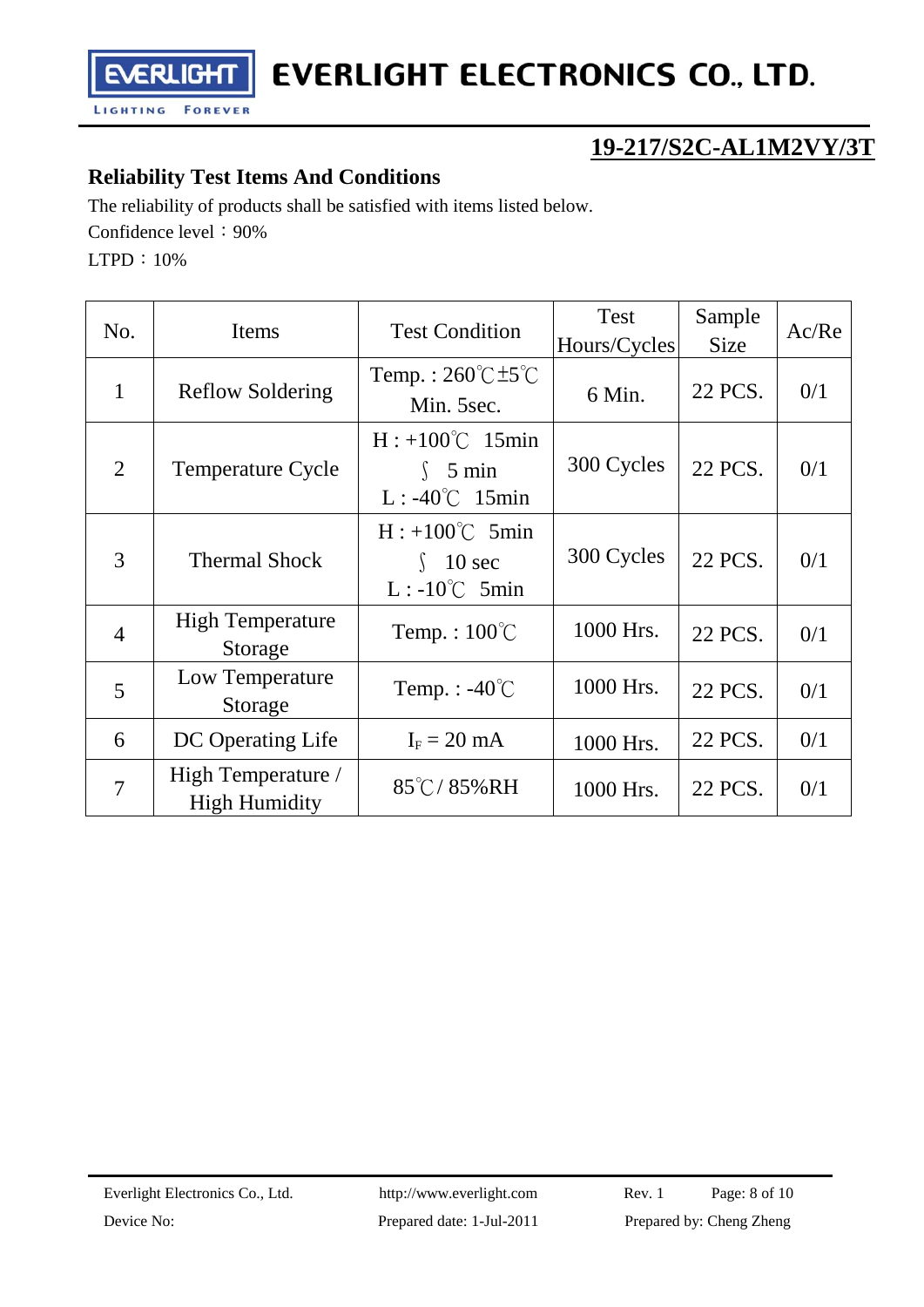FRI

ł

## **19-217/S2C-AL1M2VY/3T**

### **Precautions For Use**

.IGH

#### 1. Over-current-proof

Customer must apply resistors for protection, otherwise slight voltage shift will cause big current change ( Burn out will happen ).

#### 2. Storage

- 2.1 Do not open moisture proof bag before the products are ready to use.
- 2.2 Before opening the package: The LEDs should be kept at  $30^{\circ}$  or less and 90%RH or less.
- 2.3 After opening the package: The LED's floor life is 1 year under 30℃ or less and 60% RH or less. If unused LEDs remain, it should be stored in moisture proof package
- 2.4 If the moisture absorbent material (silica gel) has faded away or the LEDs have exceeded the storage time, baking treatment should be performed using the following conditions. Baking treatment : 60±5℃ for 24 hours.
- 3. Soldering Condition
	- 3.1 Pb-free solder temperature profile



- 3.2 Reflow soldering should not be done more than two times.
- 3.3 When soldering, do not put stress on the LEDs during heating.
- 3.4 After soldering, do not warp the circuit board.